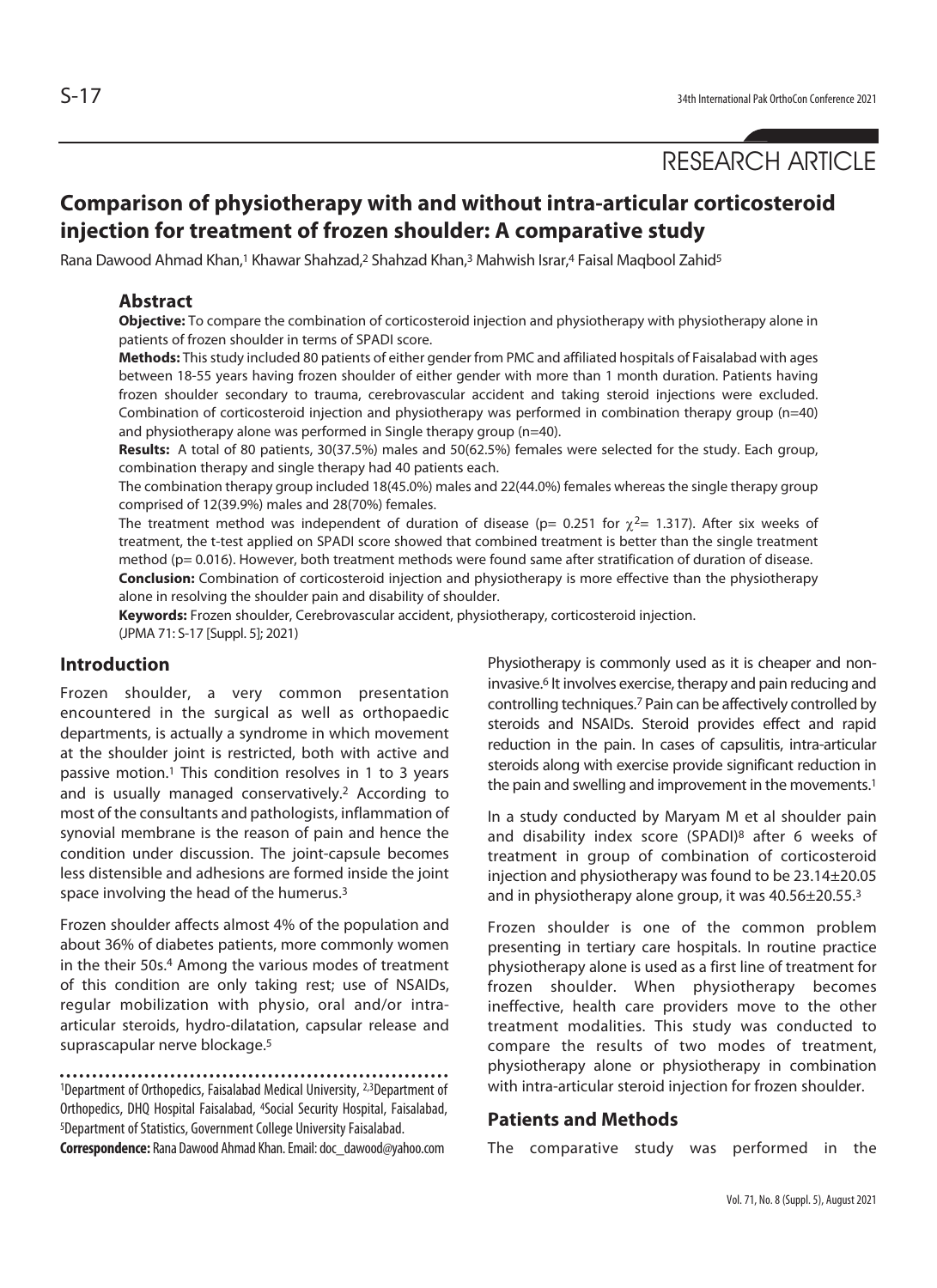orthopaedics department of the PMC affiliated Hospital, Faisalabad, 80 patients meeting the inclusion criteria were studied. Inclusion criteria were described as follows: 'All patients of either gender of age ranging between 18- 55 years, having frozen shoulder (as per operational definition), with duration of symptoms > 1 month and having SPADI score > 30 at presentation. Using WHO sample size calculator<sup>9</sup> for 2 means with the population mean of = 40.56,<sup>3</sup> Test value of population mean =  $23.14$ ,<sup>3</sup> Pooled standard deviation = 20.3, Power of study =  $80\%$ and Level of significance  $= 5\%$ . The sampling technique used was non-probability consecutive sampling.

The objective of the study was to compare the combination of corticosteroid injection and physiotherapy with physiotherapy alone in patients of frozen shoulder in terms of SPADI score. Hypothesis for this study was that the combination of intra-articular glenohumeral steroid injection and physiotherapy is better than physiotherapy alone in patients with frozen shoulder in terms of mean SPADI score.

Operational definitions used were: Any shoulder pain of one month duration along with restriction of active and passive range of motion in the glenohumeral joint and 25% as compared to contra lateral shoulder in at least 2 directions: abduction, internal and external rotation, with normal X-rays of the affected glenohumeral joint. SPADI questionnaire (attached as annexure) with thirteen variables of two categories A: pain and B: disability was used. Pain was scored on 10cm scale (visual analogue scale) and SPADI is scored 0-100 by averaging the scores of 2 subscales. It was measured at presentation and then at 6 weeks of post treatment. Patients having frozen shoulder secondary to inflammation, degeneration, trauma, septic arthritis and cerebrovascular accident and those who had steroid injection therapy and/or physical therapy in six months were not included.

After obtaining the approval from the Ethics Review Board of the institution approval, patients were selected randomly and placed in two groups, A and B. Group A received combination of intra-articular corticosteroid injection (mixture of 2ml methylprednisolone and 1 ml lignocaine 2%) and physiotherapy (transcutaneous electrical nerve stimulation, active ROM exercises and ice application in 10 sessions). Group B received physiotherapy alone. Physiotherapy was performed by a trained physiotherapist. SPADI score was assessed after 6 weeks of treatment as per operational definition. Follow up was done on telephone.

Data was analyzed in SPSS 16 with descriptive statistics mean and standard deviation of numerical values for age,

duration of disease and SPADI score was evaluated. Frequency and percentage was calculated for qualitative variables as gender and side of frozen shoulder. SPADI score was compared by using independent sample t-test between both groups. p-value < 0.05 was considered significant. Effect modifiers like age, gender and duration of disease were controlled by stratification and independent sample t-test was used to see the statistical significance.

## **Results**

For the whole sample of 80 patients, 30 (37.5%)males and50 (62.5%) females, the age range was between 29 and 55 years with a mean age of 45.18±7.29 years. The minimum and maximum duration of the disease was one and six months respectively

The combination therapy group comprised of 40 patients of whom 18(45.0%) were males and 22 females. Minimum and maximum age was same as for the whole sample. The mean age and the duration of disease was 43.95±7.43 years and 3.33±1.58 months respectively.

Of the 40 patients in the single therapy group, there were 12(30.0%) males and 28(70.0%) females. The age range was 30-55 years with a mean of 46.4±7.02 years. The mean time period of the disease was 3.25±1.69 months.

The number of patients with right sided frozen shoulder was 41 (51.3%), 24 (60%) and 17 (42.5%) among the whole sample, combination therapy group and single therapy group respectively. Similarly, the frequencies of left sided frozen shoulder was 39 (48.8%), 16 (40.0%), and 23 (57.5%).

The number of patients with the duration of 1-3 months and 4-6 months were 49 (61.25%) and 31 (38.75%) respectively for the whole sample, 22 (55%) and 18 (45%) respectively for combination therapy group, and 27 (67.5%) and 13 (32.5%) respectively for single therapy group.

The association between the duration of disease and the treatment method was tested using  $\chi^2$  test. The hypothesis of independence of these two attributes was accepted with p-value = 0.251 for  $\chi^2$  = 1.317. A t-test was

**Table-1:** SPADI score among both groups.

| <b>SPADI score</b> | Group<br>Corticosteroid injection +<br>physiotherapy | Physiotherapy<br>alone | p-value |
|--------------------|------------------------------------------------------|------------------------|---------|
| At baseline        | $71.68 + 7.67$                                       | $71.88 + 6.74$         | 0.902   |
| After 6 weeks      | $36.7 + 5.28$                                        | $39.78 + 5.89$         | 0.016   |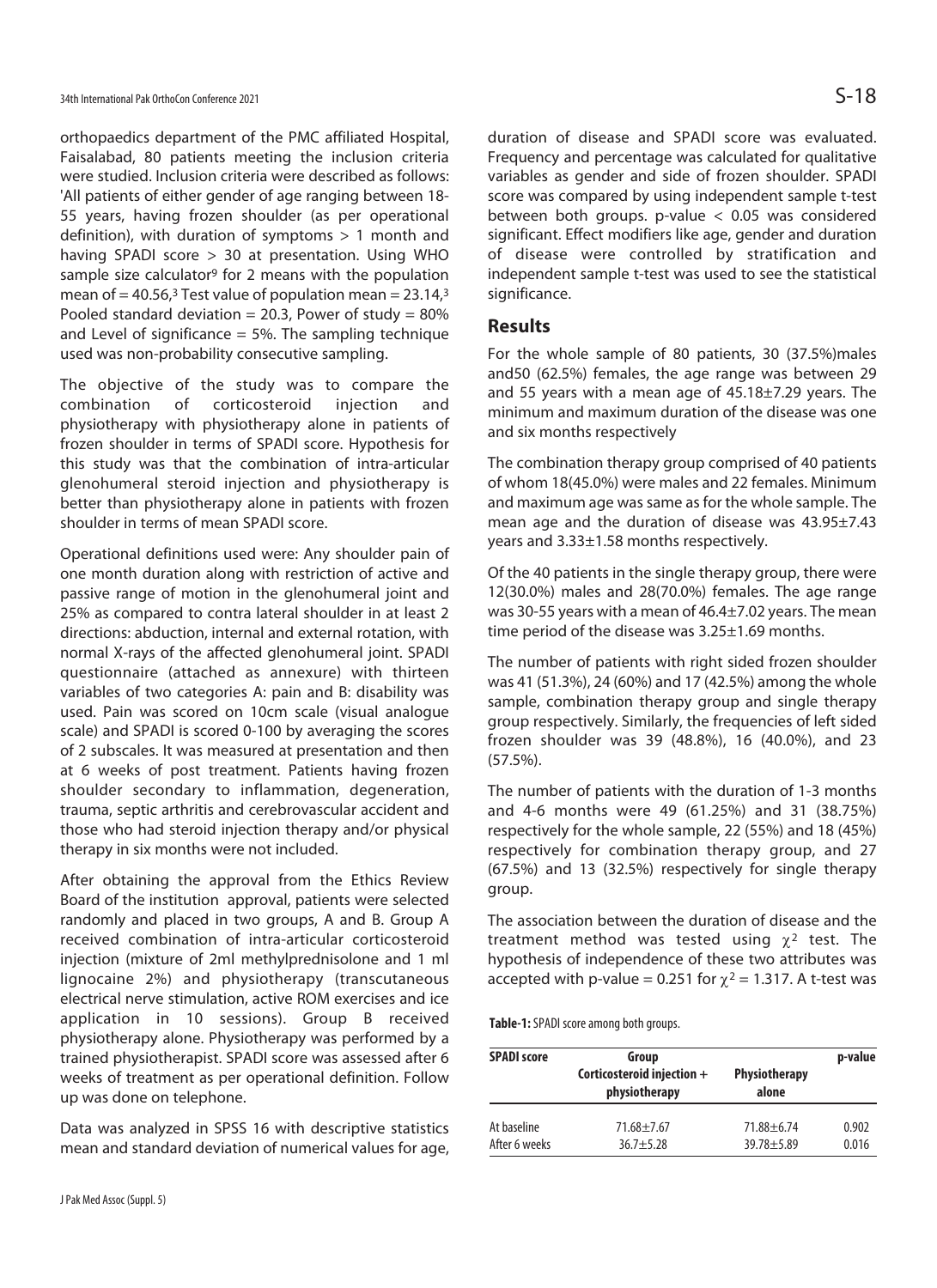| <b>Duration of disease</b> | <b>SPADI score</b> | Group                                      |                            | p-value |
|----------------------------|--------------------|--------------------------------------------|----------------------------|---------|
|                            |                    | Corticosteroid injection $+$ physiotherapy | <b>Physiotherapy alone</b> |         |
| 1-3 months                 | At baseline        | $72 + 8.44$                                | $71.93 + 7.25$             | 0.974   |
|                            | After 6 weeks      | $36.73 + 5.75$                             | $39.37 + 5.74$             | 0.116   |
| 4-6 months                 | At baseline        | $71.28 \pm 6.82$                           | $71.77 \pm 5.8$            | 0.835   |
|                            | After 6 weeks      | 36.67±4.81                                 | $40.62 \pm 6.34$           | 0.058   |

**Table-2:** SPADI score among both groups according to duration of disease.

applied on SPADI scores obtained after six weeks from the two treatment groups. The data were tested for normality with Shapiro-Wilk test and found normal for both samples obtained from combined treatment and single treatment method with  $p= 0.075$  and 0.099 respectively. The two groups differed significantly at 5% level of significance with a p= 0.016 in favour of combined treatment group showing the combination method to be superior to the single treatment technique Table-1.

SPADI score at baseline and after 6 weeks were also compared between the two groups with respect to stratification of duration of disease as described in Table-2. However, the results showed no significant difference among two treatment methods at this level.

## **Discussion**

It has been recorded that about 10 out of 1000 patients in the Out Patients Department in the primary healthcare settings present with shoulder complaints. This varies among different population groups from 6.9% to 26%. Shoulder pain disturbs the daily routine and ends in chronic state with complications.6

Adhesive capsulitis is defined in its purest sense as idiopathic painful restriction of shoulder movement resulting in global restriction of the glenohumeral joint".<sup>10</sup> In about more than half of the cases of frozen shoulder, patients condition improve with conservative management in about 1 to 3 years; some studies report that about 20% to 50% remain clinically active even till ten years.2

Many strategies of management of the disease under discussion have been described by consultants, these include physical therapy, NSAIDs, oral or intra-articular injection of steroids, arthrography, closed manipulation, open surgical technique, and arthroscopic capsular release. Among all the management plans, the target was to reduce pain and improvement of shoulder mobility.10 Although, this disease or condition is very common, but no consensus on effective management plan is seen.2

In the past, physical therapists treated this condition, and later steroid injection therapy was started and many studies were conducted comparing physical therapy with steroid injections therapy.3 Simple physical therapy was considered as the most suitable initial therapy in many studies. It has been seen that more than a third of total cases presenting to departments of physical therapy have some complaint regarding shoulder. Physical therapy is cost effective and cheap when compared to the cost of other management strategies.

If the physical therapy fails to improve the conditions, pain experts and/or surgical intervention are considered. The longer the history of pain, the more chance of the development of chronic pain; so the management best suitable for the individual cases should be started as early as possible to avoid chronicity.7

Our study showed that most of the cases were of 46-55 (52.5%) and frozen shoulder was more common in females (62.5%) than males (37.5%). In most of the patients right side of shoulder is involved (51.3%). In combination of corticosteroid injection and physiotherapy group, SPADI score was noted after 6 weeks of treatment as 36.7±5.28 and in only physiotherapy group it was 39.78±5.89.

Similar to the results of our trial, Blanchard V, et al reported that steroid injections in these patients compared with physical therapy for frozen shoulder have a better outcome and in a shorter duration.11

Mariyam M et al.3 conducted a study in Iran similar to our trial. They observed that the average age of the patients was 53 years and most of the patients were females. Right sided shoulder is more involved than the left one. Average SPADI score after 6 weeks of treatment in corticosteroid and physiotherapy group was 23.14 and in physiotherapy alone group it was 40.56. They concluded that combination therapy is better than physical therapy therapy alone. These results match with the results of our study.

Carette S et al.12 conducted the same trial and reported that on the 6th week of trial, SPADI score showed significant improvement in combination therapy versus physical therapy alone (mean improvement in score =